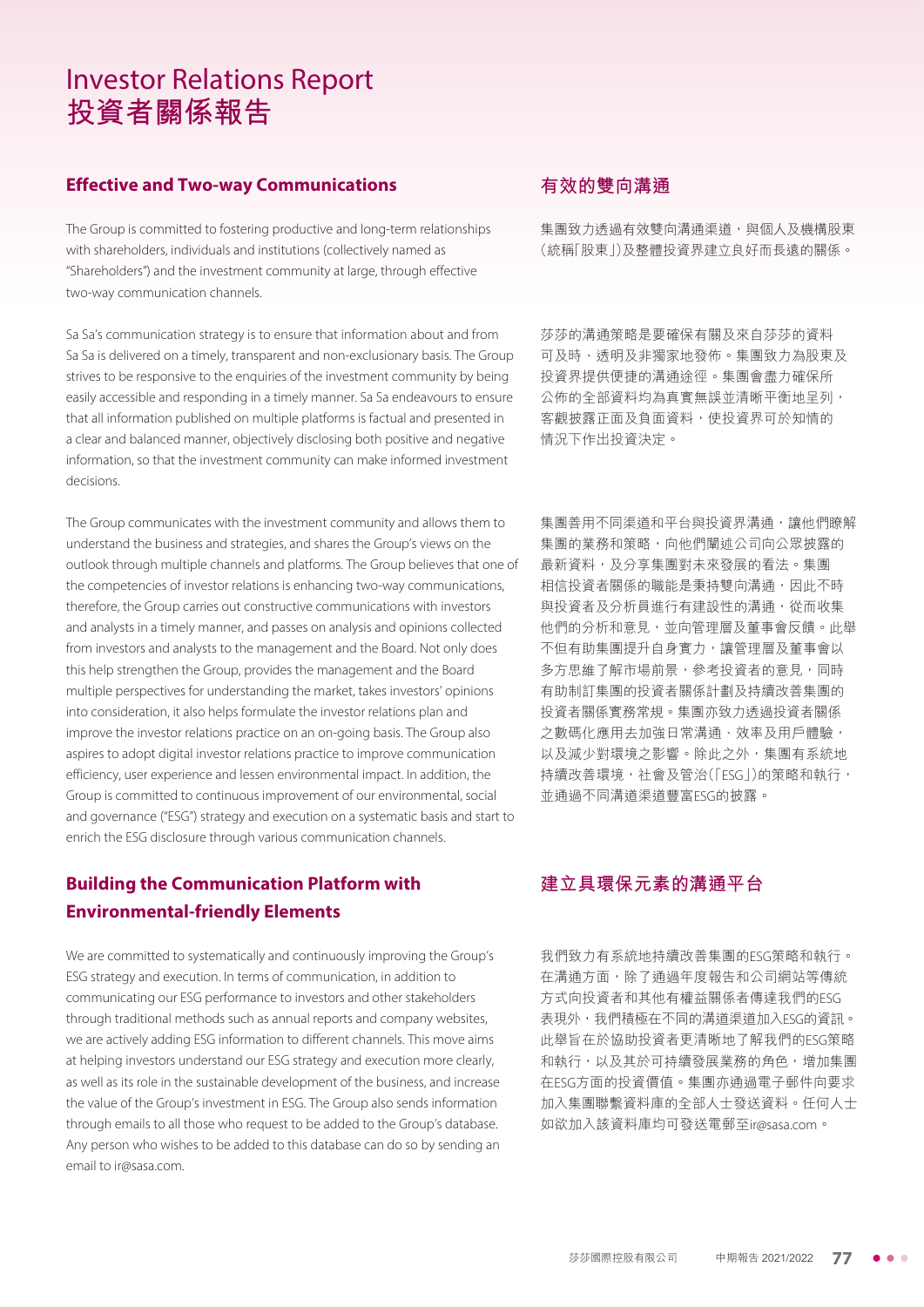## Investor Relations Report **投資者關係報告**

# **Digital IR**

Ever since the outbreak of COVID 19, physical investor relations communication work has not been carried out as usual. Therefore, the Group has accelerated the development of digital investor relations and has never stopped communicating with investors in a timely manner. Virtual meetings and live webcasts have been arranged to replace traditional face-to-face interactions with both local and overseas investors, and these have proved successful in maintaining investor engagement regardless of geographical limits. The use of online and social media channels has also been growing as a means of information disclosure, including further digitalising our information access with investors to reduce waste. For instance, QR codes are provided for investors to view presentation materials by electronic device during analyst briefings. Such convenient and paperless options will continue to be promoted. The upgrading of the Company's website is in progress, this will present a more user-friendly and interactive interface to investors upon completion. These measures could effectively enhance the close communication between the Group and investors, meanwhile it could help plan more efficient strategies for effective communications.

### **Investor Relations Activities**

Under the "new normal" being brought by the impact of the COVID-19 pandemic, we have been actively participating virtual conferences and roadshows in addition to virtual meetings and conference calls. For the annual results announcement this June, we hosted media conference and investor presentation via online webcasts instead of physical events in order to avoid the risk of spreading the COVID-19 virus. Meanwhile, hybrid model was implemented for Annual General Meetings ("AGM"), enabling shareholders to participate without physical presence. At the same time, we have arranged an online Q&A session to maintain communication between us and shareholders, which can reduce on-site gatherings and provide another way for shareholders who cannot attend the meeting in person.

In order to maintain high transparency, the Group's strategy for responding to the pandemic has become the focus of our communication materials. In addition to arranging special meetings at the beginning of the outbreak to deal with COVID-19, we also ensure that in every investor meeting or event, we promptly, transparently and effectively communicate the continuing impact of the epidemic on the Group's operations and finance.

#### **Analysis of Investor Relations Activities**

# **投資者關係數碼化**

自新冠肺炎疫情以來,實體的投資者關係溝通工作 無法如常展開,集團因此加快投資者關係數碼化的 發展,並從未停止與投資者的適時溝通。集團期內 維持與本地及海外投資者線上環境溝通,透過線上 會議和視像直播取代傳統面對面的互動,在不受 地域限制的情況下保持具高透明度及有效的聯繫。 在信息披露方面,莎莎積極使用線上及社交媒體 渠道,以數碼方式向投資者傳遞訊息,包括於分析員 發佈會期間向投資者提供二維碼,以電子產品查閲 簡報資料,以減少浪費,而此等便利與無紙化的措施 將繼續實施。公司網站正進行更新,完成後將為 投資者提供更方便使用和互動性的功能。這些舉措 不但能有效維持集團與投資者的緊密聯繫,更有助 規劃與投資者高效率溝通的方針。

# **投資者關係活動**

在新冠肺炎疫情影響的「新常態」下,除了線上會議 和電話會議外,我們亦積極參與金融機構組織的 線上研討會及路演,以確保與投資者及時有效地溝通。 至於今年6月的年度業績公佈,我們亦通過線上網絡 廣播進行媒體發佈會及與投資者交流,以取代面對面 活動,避免傳播新冠肺炎病毒的風險。另外,我們 持續使用混合模式進行股東週年大會,讓股東毋須 親自出席亦可參與其中。同時,我們安排線上問答 環節,以維持我們與股東之間的溝通,既可減少 現場聚眾,亦可為無法親自出席會議的股東提供了 另一種參與方式。

為了維持高透明度,集團的應對疫情的策略已成為 我們溝通材料的重點。除了在疫情爆發之初安排 特別會議以應對新冠肺炎的影響外,我們還確保在 每一次投資者會議或活動中,及時、透明及有效地 傳達疫情對集團營運和財務持續的影響。

#### **投資者關係活動分析**

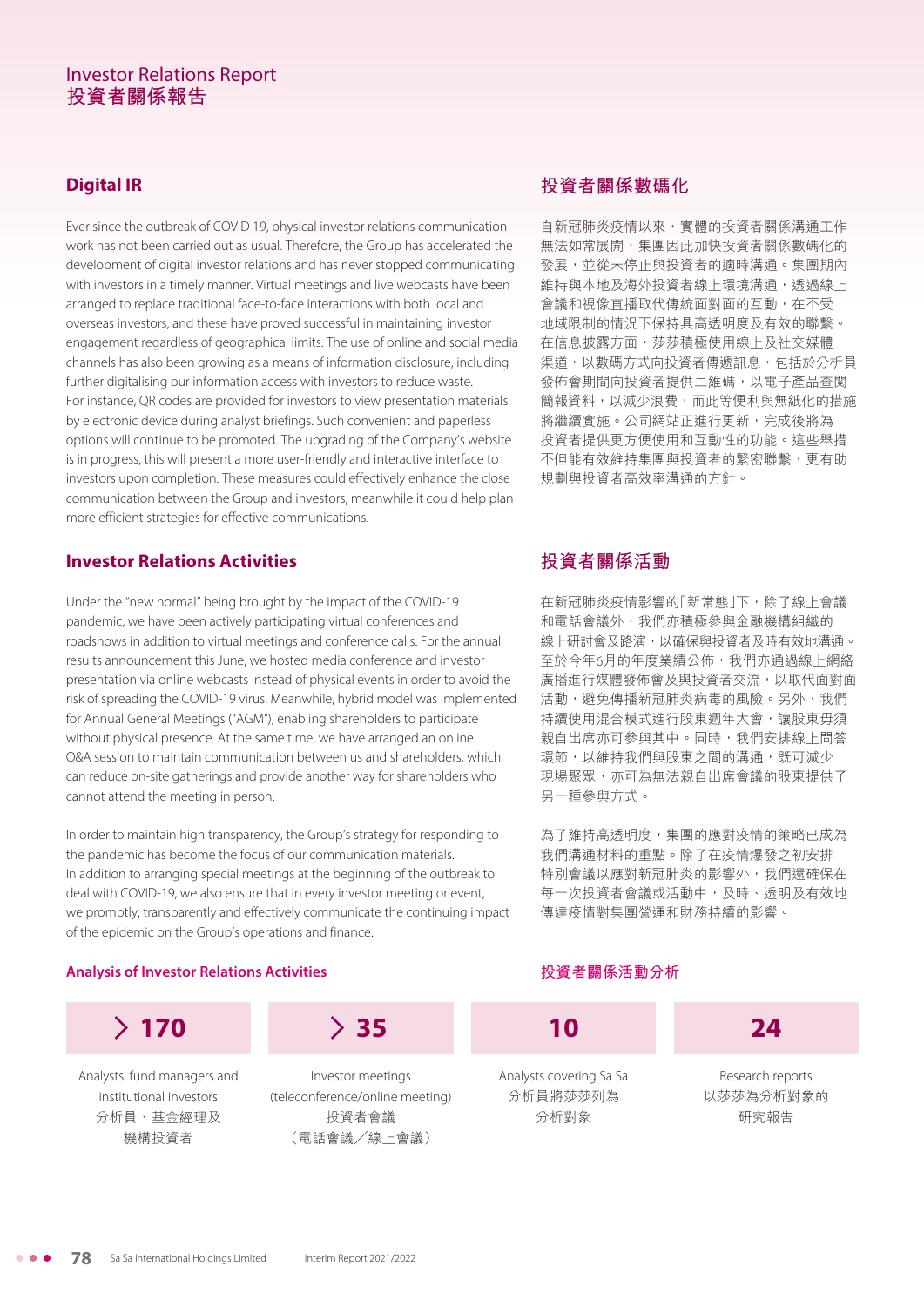#### **Roadshow and Conference**

#### **路演及研討會**

| FY2021/22             | <b>Event</b>                                                                                                                                                                                                                                                            | <b>Organiser</b>                                                                                                                                 | <b>Location/Format</b>                                                       |
|-----------------------|-------------------------------------------------------------------------------------------------------------------------------------------------------------------------------------------------------------------------------------------------------------------------|--------------------------------------------------------------------------------------------------------------------------------------------------|------------------------------------------------------------------------------|
| 2021/22財政年度           | 活動                                                                                                                                                                                                                                                                      | 主辦機構                                                                                                                                             | 地點/形式                                                                        |
| O <sub>1</sub><br>第一季 | Post-results non-deal roadshow in Hong Kong<br>業績後非交易路演-香港<br>Post-results non-deal roadshow in Hong Kong<br>業績後非交易路演-香港<br>Post-results non-deal roadshow<br>業績後非交易路演<br>Asia Pacific Opportunities Summit<br>亞太機遇峰會2021<br>Post-results non-deal roadshow<br>業績後非交易路演 | <b>Jefferies</b><br>富瑞<br><b>ICBC</b><br>中國工商銀行<br><b>DBS</b><br>星展唯高達<br>Institutional Capital Advisory<br>專顧資本<br>Tonghai Securities<br>中國通海證券 | Online<br>線上<br>Online<br>線上<br>Online<br>線上<br>Online<br>線上<br>Online<br>線上 |

## **Index Inclusion**

Sa Sa is the constituent stock of below indexes managed under the FTSE, MSCI, S&P Global as of 30 September 2021.

### **指數概覽**

截至2021年9月30日,莎莎是下列精選的富時指數、 摩根士丹利資本國際指數和標普指數的成分股。

| FTSE Developed All Cap              | S&P China & Hong Kong BMI                 |
|-------------------------------------|-------------------------------------------|
| 富時發達市場全盤指數                          | 標普中國及香港BMI指數                              |
| FTSE Developed Asia Pacific All Cap | S&P Developed BMI                         |
| 富時發達市場亞太區全盤指數                       | 標普發達市場BMI指數                               |
| FTSE Global All Cap                 | S&P Global BMI                            |
| 富時全球全市場指數                           | 標普全球BMI指數                                 |
| FTSE Developed ex US All Cap        | S&P Global SmallCap Select Index          |
| 富時發達市場(美國除外)全盤指數                    | 標普全球精選小型股指數                               |
| MSCI AC Far East ex Japan Small Cap | S&P Greater China All-Shares              |
| 摩根士丹利資本國際AC遠東(日本除外)小型股指數            | 標普大中華全盤指數                                 |
| MSCI EAFE Small Cap                 | S&P Greater China BMI                     |
| 摩根士丹利資本國際EAFE小型股指數                  | 標普大中華BMI指數                                |
| MSCI Hong Kong Small Cap Index      | S&P Intrinsic Value Weighted Global Index |
| 摩根士丹利資本國際香港小型股指數                    | 標普全球內在價值加權指數                              |
| MSCI World ex-Australia Small Cap   | S&P Pan Asia BMI                          |
| 摩根士丹利資本國際全球(澳洲除外)小型股指數              | 標普泛亞BMI指數                                 |
| MSCI World Small Cap                | S&P Total China & Hong Kong Domestic BMI  |
| 摩根士丹利資本國際全球小型股指數                    | 標普全部中國及香港本地BMI指數                          |
| S&P Asia Pacific BMI                | S&P Total Greater China Domestic BMI      |
| 標普亞太區BMI指數                          | 標普全大中華國內BMI指數                             |